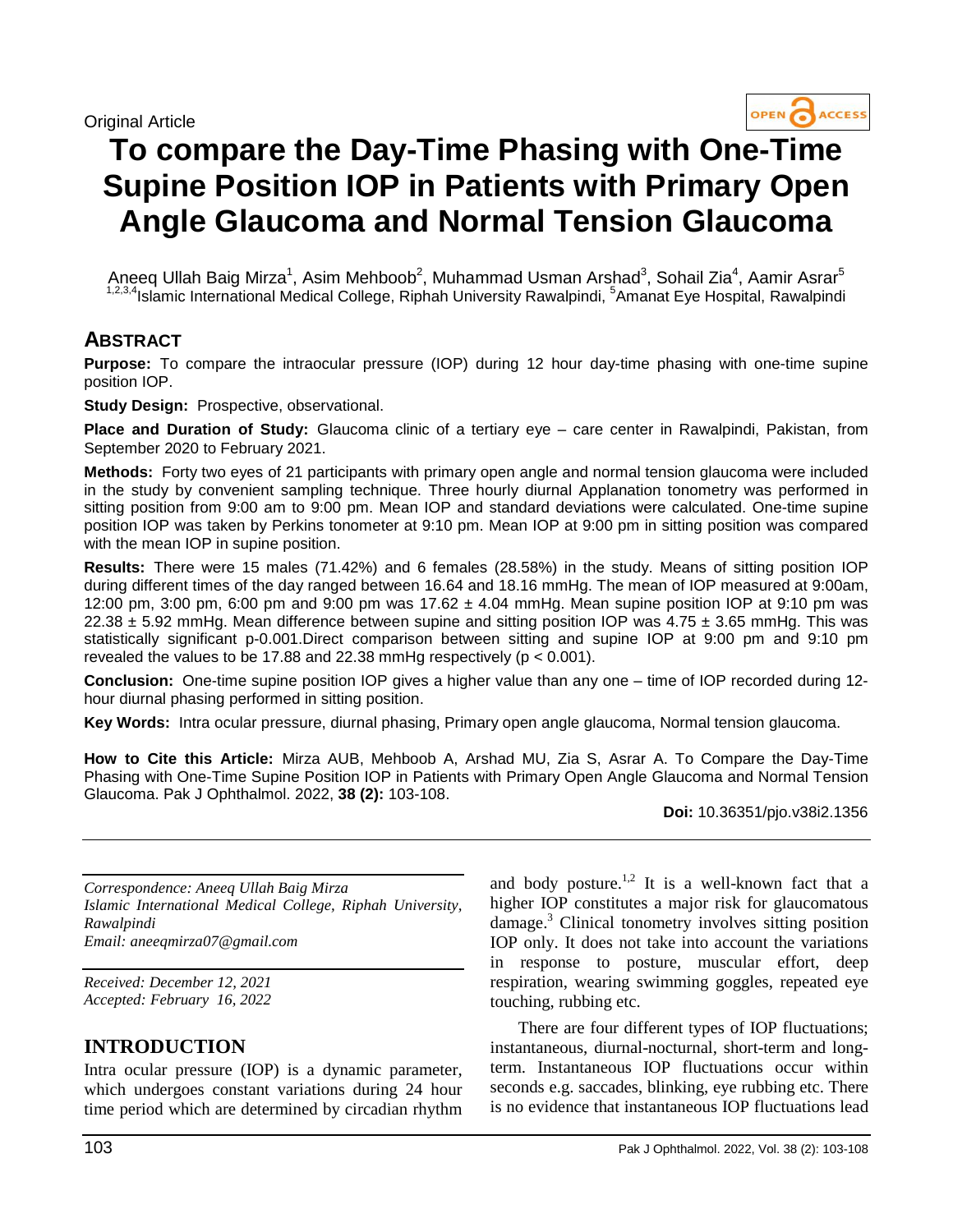to glaucoma progression. Diurnal-nocturnal IOP fluctuations occur over 24 hour time period e.g. variations with blood pressure and episcleral venous pressure, changes with body posture, fluctuations in cortisol levels, rate of aqueous production, environment light and dark cycles and seasonal influences. <sup>4</sup> Evidence indicates that 24 hour IOP fluctuations leads to glaucoma progression. De Moraes et al<sup>5</sup> found that the number of larger peaks in IOP and the mean-peak ratio (mean peak height to the time to peak) could very well indicate the chances of accelerated glaucomatous damage. Short-term fluctuations occur over days to weeks and long-term fluctuations occur over months to years.

There are four characteristics of a patient's IOP which are associated with glaucoma progression i.e. a higher base-line IOP, a higher mean IOP, a higher peak IOP and increased IOP fluctuation. 6 Short-term IOP fluctuations can predict long-term fluctuations.<sup>7</sup> Continuous monitoring of IOP fluctuations can be done with contact lens sensor. It can measure the changes in the corneo-scleral limbal circumference with changes in IOP.<sup>8,9</sup> The IOP measurement with contact lens sensor has proven to be correct and can be taken without interrupting the patient's sleep and provides reproducible results. 10,11 Contact lens sensor is not widely available in ophthalmic centers across the world. Literature suggests diurnal/24 hour phasing of IOP in sitting position, which is a very unreliable method because it does not take into account the IOP changes associated with lying down posture.<sup>12</sup> Besides, it is time consuming for both the patient and the doctor. Our study focused on the assumption that a single supine position IOP reading might give a higher value than 12 hour phasing. If it does, then it would provide a better picture about two important factors leading to glaucoma or its progression i.e. the peak and mean IOP.

# **METHODS**

A study of diurnal and one-time supine position IOP was carried out in 42 eyes (21 patients) at Amanat Eye Hospital, Rawalpindi, from September 2020to February 2021. Patients with POAG (primary open angle glaucoma) and NTG (normal tension glaucoma) were included. Ethical committee approved the study. A self-designed proforma was completed by researcher endorsing subject's demography and ocular examination findings. Informed consent was received from the patient and confidentiality of the patient's record was maintained.

Diurnal IOP readings were taken with Applanation tonometer in sitting position at 9.00 am, 12.00 noon, 3.00 pm, 6.00 pm and 9.00 pm. Their mean and SD (standard deviation) were calculated. After the last reading at 9.00 pm, the patients were laid in supine position. 10 minutes later, IOP was checked by Perkins tonometer, in supine position. The mean IOP and standard deviations were calculated. For each case, the calibration of Perkins tonometer was checked (in sitting position) and confirmed by comparing with Applanation tonometer.

Statistical Package for Social Sciences (SPSS 20.0) for windows was used for statistical analysis. Descriptive statistics i.e. mean  $\pm$  standard deviation for quantitative values (age, IOP) and frequencies along with percentages for qualitative variables (gender, laterality of eyes, over/under estimation) were used to describe the data. Shapiro wilk test was used to test normality of data. Post normality testing, Paired 't' test was used to compare mean IOP measurement during sitting positions with mean IOP measured during supine position. P value of  $< 0.05$  was considered statistically significant.

## **RESULTS**

There were 15 males (71.42%) and 6 females (28.58%) in the study. The age ranged from 20 to 90 years. Out of 21 patients, 18 fell into the 40-70 years age group. A total of 42 eyes of 21 patients were evaluated. Laterality of eyes was thus equal (50% right and 50% left).There were 13 POAG, 5 NTG and 3 ocular hypertension patients. On diurnal phasing, mean IOP showed a slight elevation at 9.00 am, a fall at 12.00 noon, a rise again at 3.00 pm, followed by a fall at 6.00 pm and then a rise at 9.00 pm (Table 1). Mean IOP ranged between 16.64 to 18.16 mmHg during the day-time phasing (Table 1).

**Table 1:** *Mean Intraocular Pressure in Upright Position with Standard Deviation.*

| Obs.<br>No. | Time of<br>the Day | Mean Intraocular<br>Pressure (mmHg) | <b>Standard</b><br><b>Deviation</b> |
|-------------|--------------------|-------------------------------------|-------------------------------------|
| 1.          | $9.00 \text{ am}$  | 18.00                               | 4.2138                              |
| 2.          | $12.00 \text{ pm}$ | 17.4524                             | 4.27815                             |
| 3.          | $3.00 \text{ pm}$  | 18.1667                             | 3.88189                             |
| 4.          | $6.00 \text{ pm}$  | 16.6429                             | 4.81776                             |
| 5.          | 9.000 pm           | 17.881                              | 4.58099                             |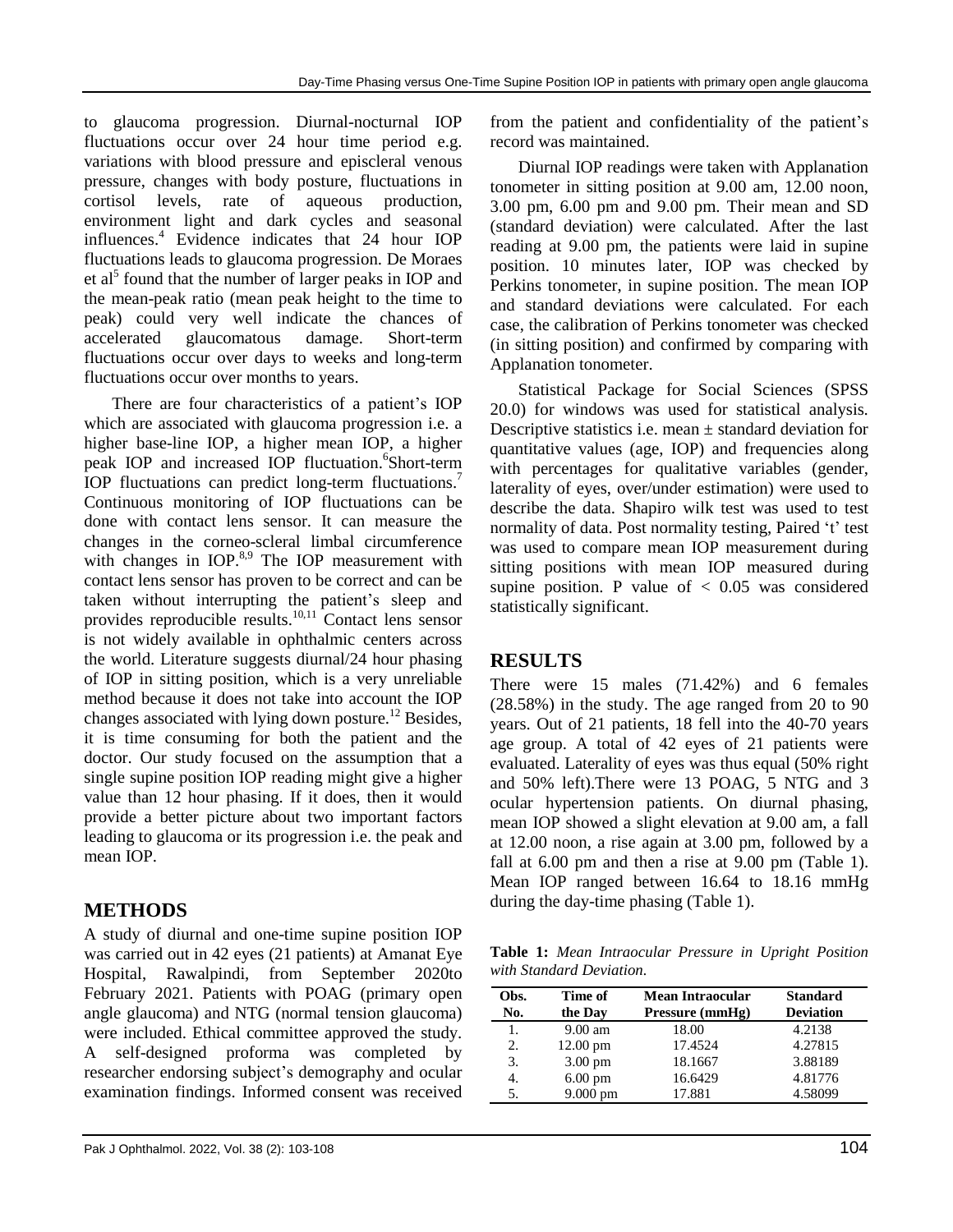Overall mean of IOP measured at 9am, 12pm, 3pm, 6pm, and 9pm (calculated for ease of comparison) was  $17.62 \pm 4.04$  mmHg. Mean IOP measured in supine position was  $22.38 \pm 5.92$  mmHg (Figure 1). Mean difference of supine position IOP and day – time sitting position IOP was  $4.75 \pm 3.65$  mmHg which was statistically significant  $p < 0.001$ .

On direct comparison in the evening time, mean IOP in upright position at 9:00 pm was 17.88 mmHg (SD 4.58099) while mean IOP in supine position at 9.10 pm was 22.38 mmHg (SD 5.92206). This difference was statistically significant  $p < 0.001$ . The highest IOP was recorded in 35.7% eyes at 9.00 am, 31% eyes at 3.00 pm, 19% eyes at 9.00 pm and 7.1% eyes at 12.00 noon and 6.00 pm. The lowest IOP was recorded in 31% eyes at 6.00 pm, 26.2% eyes at 12.00 noon, 21.4% eyes at 9.00 am, 16.7% at 9.00 pm and 4.8% at 3.00 pm.

Mean change in IOP from maximum observed IOP in sitting position to supine position was  $3.07 \pm$ 3.92 mmHg while the mean change from minimum observed IOP in sitting position to supine position was  $6.57 \pm 4.06$  mmHg. This signifies the fluctuations in IOP. Majority of the cases (18 eyes) had the difference between means of upright position phasing IOP and supine position IOP in the range of  $2 - 4$  mmHg. (Table 2).



**Figure 1:** Comparison of Means of Diurnal Upright Phasing With One-Time Supine Position IOP.

**Table 2:** *Mean Upright Phasing IOP and Supine Position IOP Difference versus number of Eyes.*

| <b>IOP Difference (mmHg)</b> | No. of Eyes $(42)$ |  |
|------------------------------|--------------------|--|
|                              |                    |  |
| $2 - 4$                      | 18                 |  |
| $5 - 9$                      |                    |  |
|                              |                    |  |

## **DISCUSSION**

Phasing is a dynamic observation of IOP. Our study showed that one-time supine position IOP at 9.10 pm gave a higher value than 3 hourly phasing in sitting position. This difference was statistically significant. Mean IOP at 9.00 pm in sitting position was 17.88 mmHg and at 9.10 pm in supine position was 22.38 mmHg. The literature says that on assuming supine position, the IOP rises within 2 minutes. $^{13}$ 

If the day-time supine position IOP is significantly higher than the day-time sitting position IOP, we may presume that the same phenomenon works at night time and during sleep. One of the studies of 177 patients with normal tension glaucoma has shown that night-time habitual position IOP is significantly higher than night-time sitting position IOP. <sup>14</sup> However, no correlation was found between IOP and visual field damage. In contrast, our study included both POAG and NTG. However, the number of cases was much less and visual field correlation was not determined. Both studies showed elevation of IOP on assuming supine position.

The ideal method of studying 24-hour IOP behavior in patient's physiological conditions is by using the Triggerfish contact lens. This can help in diagnosing the true NTG patients. Researchers in Toyama University, Japan studied the 24 hour IOP fluctuations between 14 NTG and 12 non-glaucoma patients by Sensimed Triggerfish contact lens.<sup>15</sup> They discovered that IOP fluctuations were significantly higher in NTG patients (p-0.007). This higher range of IOP fluctuations among NTG patients could be the reason behind progressive visual field deterioration in these patients. Our study highlights the significance of combined diurnal phasing and supine IOP in the absence of availability of Triggerfish contact lens to observe the IOP behavior in NTG cases.

Generally, the at-risk glaucoma patients require 24-hour IOP monitoring, especially those who show progression despite treatment. Due to its practical difficulties, a surrogate method can be adopted. This includes diurnal IOP readings and a single morning supine position IOP measurement. The supine position IOP elevation may represent the nocturnal IOP.<sup>16</sup> In our study, a single supine IOP was recorded at 9.10 pm. If it was recorded in the morning, the IOP might have been even higher as the normal diurnal fluctuation shows a higher IOP in early morning. The hindrance was availability of patients and the staff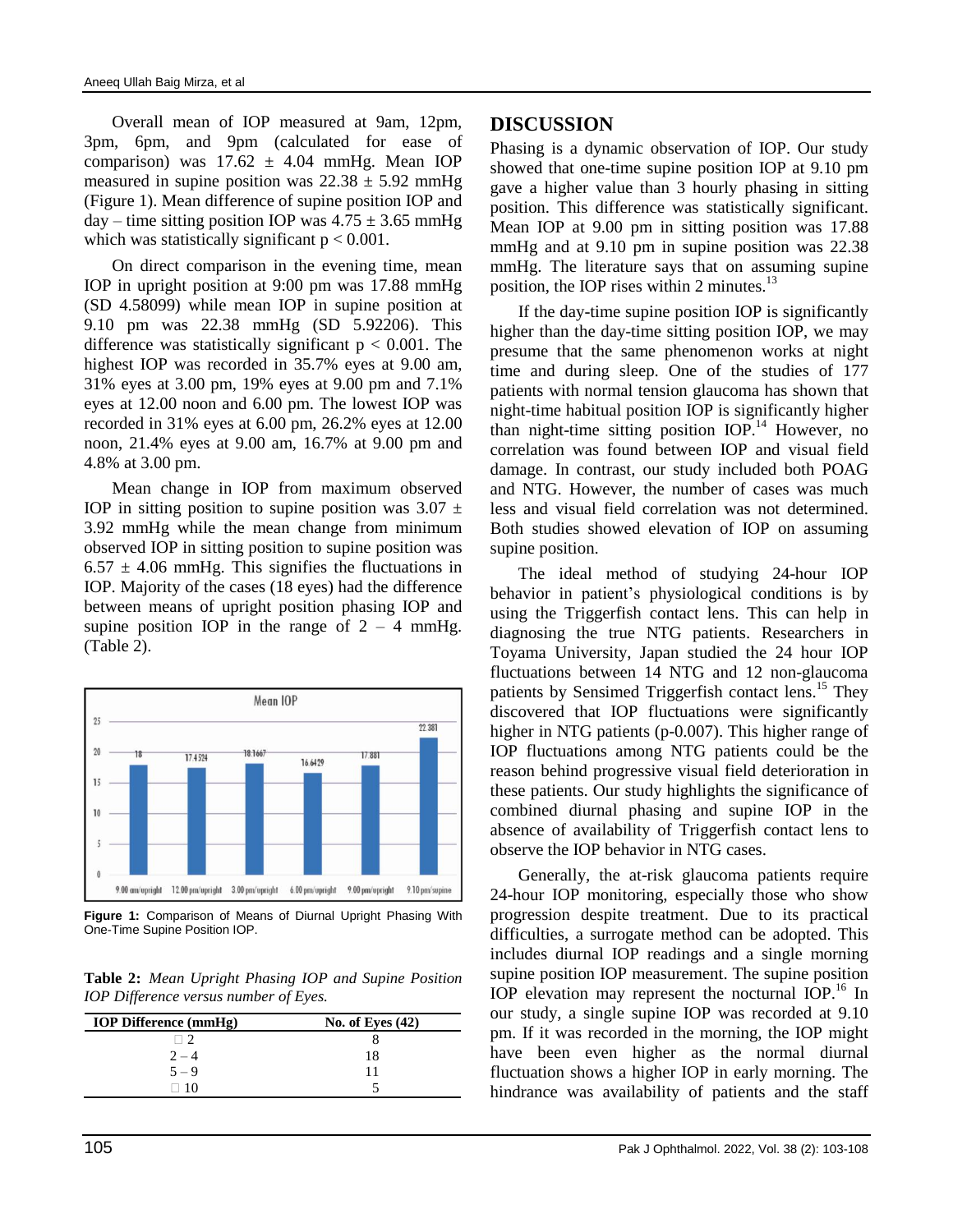during early morning hours. Supine position IOP elevation reverses 10 minutes after resuming the erect position. Supine measurement of IOP in office hours can improve the estimate of maximum IOP during 24 hours period in patients with glaucoma.<sup>13</sup>

Fogagnolo P et  $al<sup>13</sup>$  concluded that the collection of supine and sitting office-hour measurements help in estimation of 24 hour IOP characteristics in both control subjects and glaucoma patients. Only a minority of patients require 24 hour phasing. The implications of our study are similar to their findings.

In a study of healthy volunteers and untreated POAG patients regarding 24-hour IOP fluctuation, it was revealed that nocturnal supine IOP was higher than the day-time sitting and supine  $IOP<sup>17</sup>$ . Their study contradicts our assumption that day – time supine IOP represents nocturnal supine IOP. We did not determine the nocturnal supine IOP. However, both studies strengthen the significance of supine IOP. Supine daily IOP measurements may estimate the peak nocturnal IOP better than the sitting position IOP.<sup>18</sup>

One of the studies on patients of pigment dispersion syndrome and glaucoma has shown a significant increase in IOP on posture change from recumbent to lateral decubitus and more so in prone position. It implies that dependency enhances IOP elevation.<sup>19</sup> Just like our study, this fact is also proven in similar studies for other conditions.<sup>20,21</sup> Change in neck position may affect the internal carotid artery and internal jugular vein thus resulting in raised episcleral venous pressure. <sup>22</sup> On recumbent position, episcleral venous pressure rises suddenly due to absence of valves in orbital veins.<sup>23</sup>

Even if we know that supine position IOP is higher than the sitting position IOP, the question is; does it really lead to glaucomatous damage? In one of the studies performed on NTG patients, it was seen that the eyes with higher recumbent position IOP showed a greater visual field loss on Humphrey field analyzer as increasing mean deviation and decreasing visual field index. $^{24}$  The focus of our study was on supine IOP rather than visual field changes.

In a questionnaire about the preferred lateral decubitus position during sleep, it was observed that it correlated with asymmetric and more visual field loss, in eyes with NTG and POAG.<sup>21</sup> Short-term recumbent position IOP studies  $(5 - 30 \text{ min})$  have not shown significant ocular perfusion pressure changes, which makes this position vulnerable to glaucomatous

damage. <sup>25</sup> Inclusion of supine position IOP provides a closer picture of the mean IOP, which is one of the major factors determining glaucomatous damage. Conventional day-time phasing in sitting position gives a very limited information and can misdiagnose a lot of POAG as NTG cases.

Our study highlights the significance of supine IOP. We recommend that supine IOP be included in the routine ophthalmic examination for the diagnosis of NTG and unexplained visual loss in POAG patients who are apparently controlled on anti-glaucoma therapy. For cases with advanced glaucoma, diurnal phasing and supine position IOP should be combined in order to get a better picture of mean IOP and fluctuations.

The weakness of our study is that comparative 3 hourly supine position IOP was not taken. If that is included in further studies, we can get information about the maximum fluctuation that is possible between the lowest and the highest IOP. Further studies should be carried out on larger population samples to compare the supine IOP with phasing, determine the effects of supine position on nocturnal IOP and consequent visual field changes.

# **CONCLUSION**

One time supine position IOP gives a higher value than any one time of IOP reading in sitting position in day-time phasing. Supine IOP measurement gives a better information for diagnosis of normal tension glaucoma. Moreover, for patients with unexplained visual loss but normal sitting IOP during diurnal phasing, supine IOP should be obtained. Combined sitting IOP in phasing and supine IOP measurement should be conducted in high risk cases to obtain better information about mean IOP and fluctuations in 24 hours.

## **Ethical Approval**

The study was approved by the Institutional review board/ Ethical review board **(RIPAH/IRC/20/218).**

## **Conflict of Interest**

Authors declared no conflict of interest.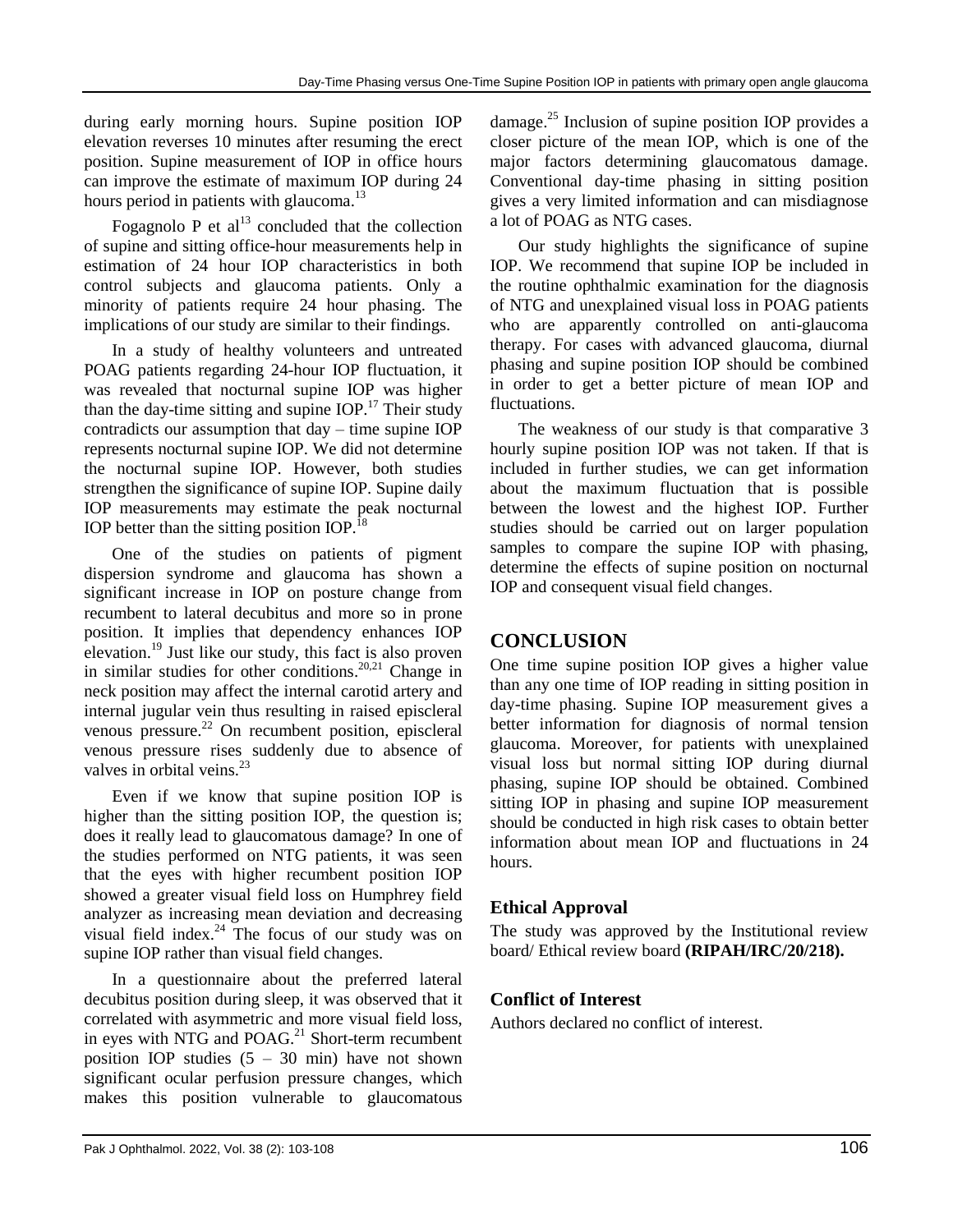#### **REFERENCES**

- 1. **Quaranta L, Katsanos A, Russo A, Riva I.** 24-hour Intraocular Pressure and Ocular Perfusion Pressure in Glaucoma. Surv Ophthalmol. 2013; **58 (1):** 26-41.
- 2. **Liu JHK, Zhang X, Kripke DF, Weinreb RN.** Twenty Four Hour Intraocular Pressure Pattern Associated With Early Glaucomatous Changes. Invest Ophthalmol Vis Sci. 2003; **44 (4):** 1586-1590.
- 3. **Leske MC, Heijl A, Hussein M, Bengtsson B, Hyman L, Komaroff E.** Factors for Glaucoma Progression and the Effect of Treatment: the Early Manifest Glaucoma Trial. Arch Ophthalmol. 2003; **121:** 48-56.
- 4. **Kim JH, Caprioli J.** Intraocular Pressure Fluctuation: Is It Important? J Ophthalmic Vis Res. 2018; **13 (2):** 170-174.
- 5. **De Moraes CG, Jasien JV, Simon-Zoula S, Liebmann JM, Ritch R.** Visual Field Change and 24 hour IOP-related Profile With a Contact Lens Sensor in Treated Glaucoma Patients. Ophthalmology, 2016; **123:** 744-753.
- 6. **Komori S, Ishida K, Yamamoto T.** Results of Longterm Monitoring of Normal-tension Glaucoma Patients Receiving Medical Therapy: Results of an 18-year Follow-up. Graefes Arch Clin Exp Ophthalmol. 2014; **252 (12):** 1963-1970.
- 7. **Tojo N, Abe S, Miyakoshi M, Hayashi A.** Correlation between short-term and long-term intraocular pressure fluctuation in glaucoma patients. Clin Ophthalmol. 2016 Sep 2; **10:** 1713-7. Doi: 10.2147/OPTH.S116859. PMID: 27621590; PMCID: PMC5015882.
- 8. **Mansouri K, Shaarawy T.** Continuous Intraocular Pressure Monitoring With a Wire-less Ocular Telemetry Sensor: Initial Clinical Experience in Patients with Open Angle Glaucoma. Br. J Ophthalmol. 2011; **95 (5):** 627-629.
- 9. **Leonardi M, Pitchon EM, Bertsch A, Renaud P, Mermoud A.** Wire-less Contact Lens Sensor for Intraocular Pressure Monitoring: Assessment on Enucleated Pig Eyes. Acta Ophthalmol. 2009; **87 (4):** 433-437.
- 10. **Mottet B, Aptel F, Romanet JP, Hubanova R, Pépin JL, Chiquet C.** 24-Hour Intraocular Pressure Rhythm in Young Healthy Subjects Evaluated With Continuous Monitoring Using a Contact Lens Sensor. JAMA Ophthalmol. 2013; **131 (12):** 1507-1516.
- 11. **Dunbar GE, Shen BY, Aref AA.** The Sensimed Triggerfish Contact Lens Sensor: Efficacy, Safety and Patient Perspectives. Clin Ophthalmol. 2017; **11:** 875- 882.
- 12. **Tajunisah I, Reddy SC, Fathilah J.** Diurnal Variation of Intraocular Pressure in Suspected Glaucoma Patients and Their Outcome. Graefes Arch Clin Exp Ophthalmol. 2007; **245 (12):** 1851-1857.
- 13. **Fogagnolo P, Orzalesi N, Ferrerras A, Rossetti L.** The Circadian Curve of Intraocular Pressure: Can We Estimate its Characteristics During Office Hours? Invest Ophthalmol Vis Sci. 2009; **50 (5):** 2209-2215.
- 14. **Lee YR, Kook MS, Joe SG, Na JH, Han S, Kim S, et al.** Circadian (24-hour) Pattern of Intraocular Pressure and Visual Field Damage in Eyes with Normal-Tension Glaucoma. Invest Ophthalmol Vis Sci. 2012; **53:** 881-887.
- 15. **Tojo N, Abe S, Ishida M, Yagau T, Hayashi A.** The Fluctuation of Intraocular Pressure Measured by a Contact Lens Sensor in Normal Tension Glaucoma Patients and Nonglaucoma Subjects. J Glaucoma, 2017; **26 (3):** 195-200.
- 16. **Konstas AG, Kahook MY, Araie M, Katsanos A, Quaranta L, Rossetti L, et al.** Diurnal and 24-h Intraocular Pressures in Glaucoma: Monitoring Strategies and Impact on Prognosis and Treatment. Adv Ther. 2018; **35 (11):** 1775-1804.
- 17. **Liu JHK, Bouligny RP, Kripke DF, Weinreb RN.** Nocturnal Elevation of Intraocular Pressure is Detectable in the Sitting Position. Invest Ophthalmol Vis Sci. 2003; **44:** 4439-4442.
- 18. **Mosaed S, Liu JHK, Weinreb RN.** Correlation between Office and Peak Nocturnal Intraocular Pressures in Healthy Subjects and Glaucoma Patients. Am J Ophthalmol. 2005; **139:** 320-324.
- 19. **Sedgewick JH, Sedgewick JA, Sedgewick BA, Ekmekci B.** Effects of Different Sleeping Positions on Intraocular Pressure in Secondary Open Angle Glaucoma and Glaucoma Suspect Patients. Clin Ophthalmol. 2018; **12:** 1347-1357.
- 20. **Lee TE, Yoo C, Kim YY.** Effects of Different Sleeping Positions on Intraocular Pressure and Ocular Perfusion Pressure in Healthy Young Subjects. Ophthalmology, 2013; **120 (8):** 1565-1570.
- 21. **Kim KN, Jeoung JW, Park KH, Kim DM, Ritch R.** Relationship Between Preferred Sleeping Position and Asymmetric Visual Field Loss in Open Angle Glaucoma Patients. Am J Ophthalmol. 2014; **157 (6):** 739-745.
- 22. **Sulek CA, Gravenstein D, Blackshear RH, Weiss L.** Head Rotation During Internal Jugular Vein Cannulation and The Risk of Carotid Artery Puncture. Anaesth Analg. 1996; **82 (1):** 125-128.
- 23. **Friberg TR, Sanborn G, Weinreb RN.** Intraocular and Episcleral Pressure Increase during Inverted Posture. Am J Ophthalmol. 1987; **103 (4):** 523-526.
- 24. **Kiuchi T, Motoyama Y, Oshika T.** Relationship of Progression of Visual Field Damage to Postural Changes in Intraocular Pressure in Patients with Normal Tension Glaucoma. Ophthalmology, 2006; **113 (12):** 2150-2155.